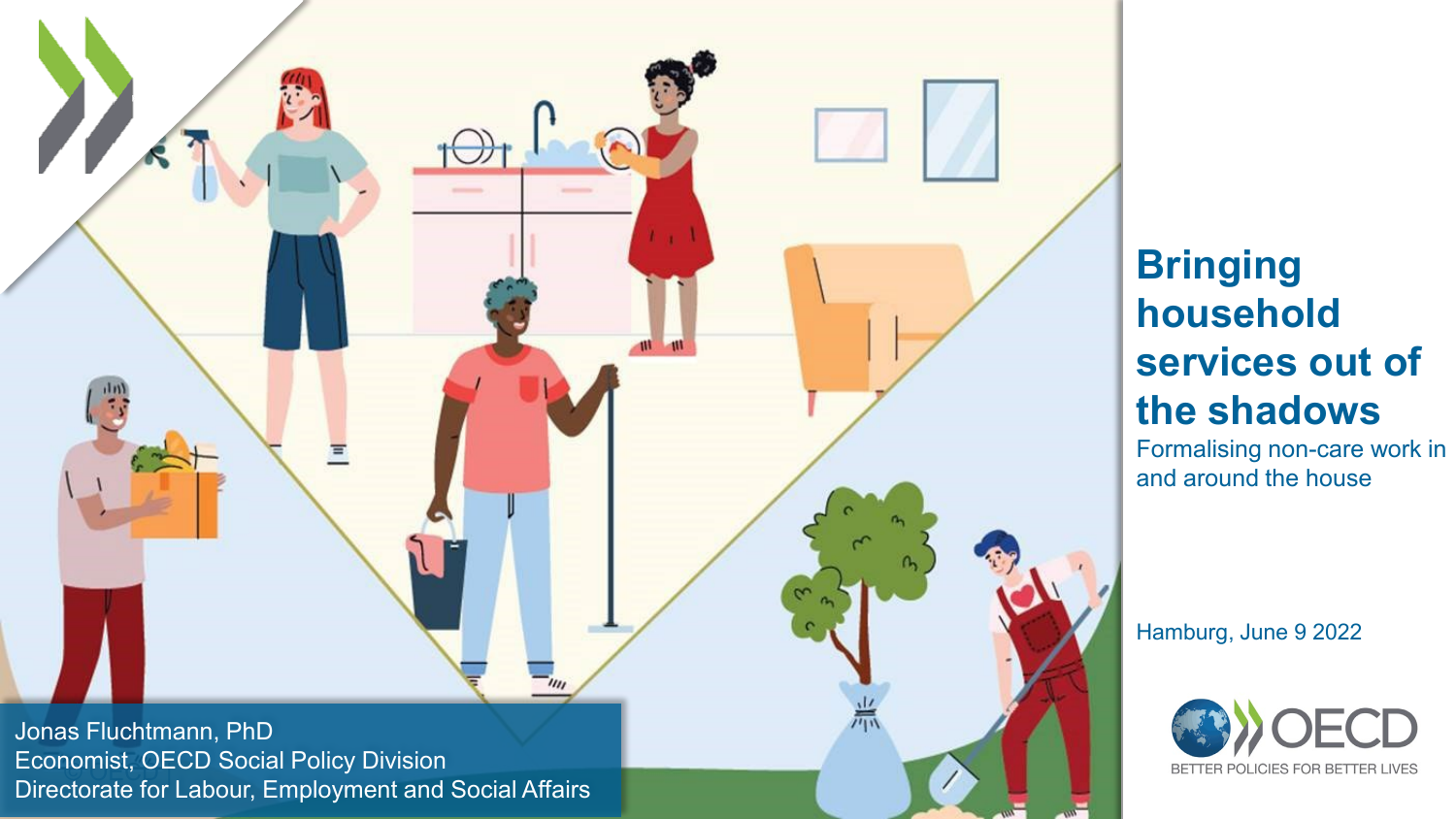### **Housework is unequally distributed between men and women…**

**Time spent on non-care housework across the OECD** 15-64 year olds, latest available data\*



Note: Data refers to time-use of 15 to 64 year olds. Countries for which time-use survey data is older than 2010 are not shown here. Data refer to 2018 for the United States, to 2016 for the Netherlands, to 2015 for Canada, Turkey and the United Kingdom, to 2014 for Italy, Korea and Mexico, to 2013 for Belgium, Germany, Greece, Luxembourg and Poland, to 2011 for Norway and to 2010 for Estonia, Finland, France, Hungary, New Zealand, Spain and Sweden. Source: OECD calculations based on OECD Time-Use Database.

© OECD | Bringing household services out of the shadows 2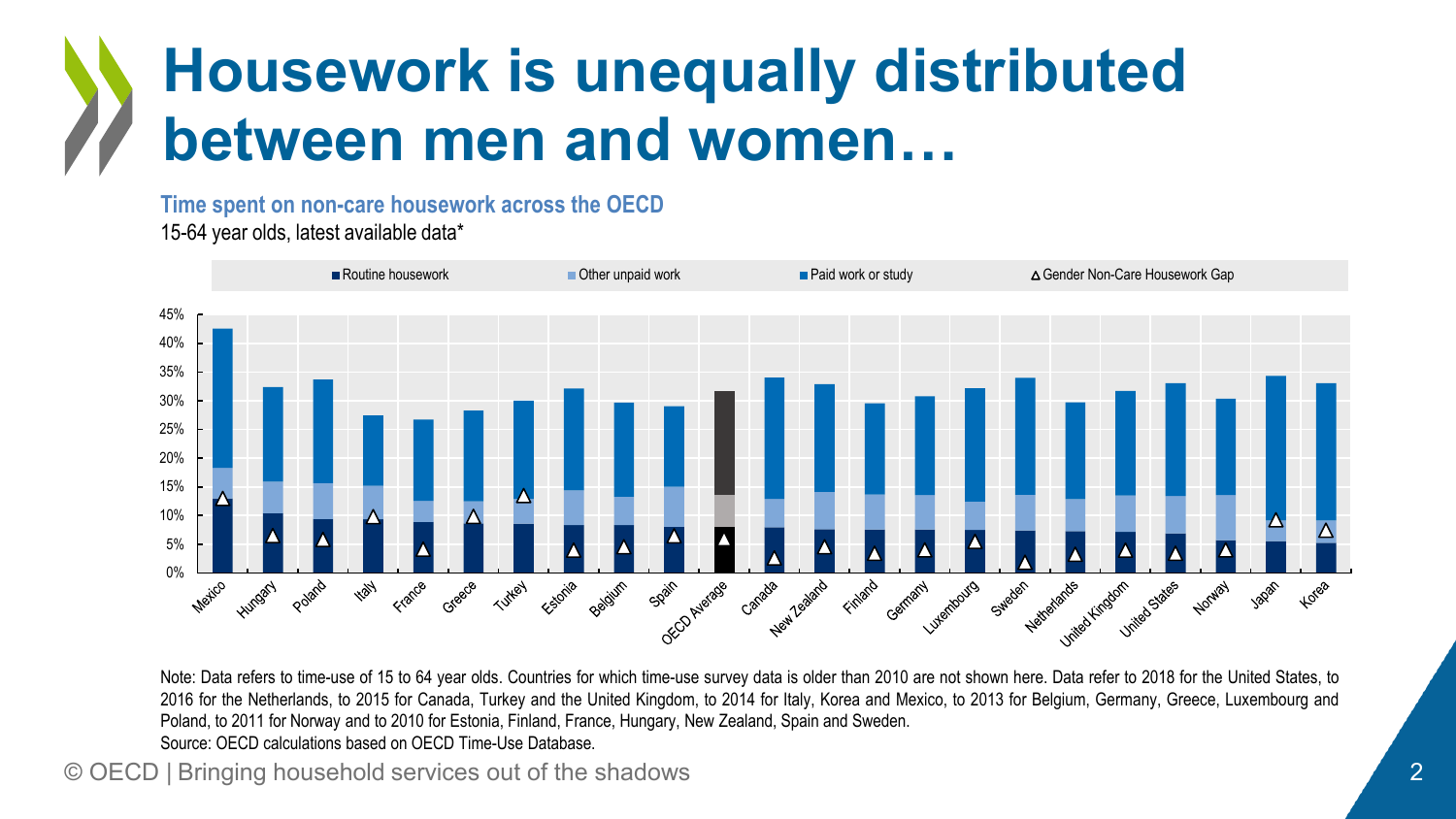### **The non-care household service sector is large, but many work informal**

#### **Registered employment in the non-care household service sector**

Share of registered "Domestic Cleaners and Helpers" among total registered employment, 2018 or latest available year



Note: See report for more details.

Source: OECD calculations based on data from the European Union Labour Force Survey, the Australian Labour Force Survey, the European Cleaning and Facility Services Industry, the Economic Policy Institute, and Skatteverket.

© OECD | Bringing household services out of the shadows 33 and 30 and 30 and 30 and 30 and 30 and 30 and 30 and 30 and 30 and 30 and 30 and 30 and 30 and 30 and 30 and 30 and 30 and 30 and 30 and 30 and 30 and 30 and 30 an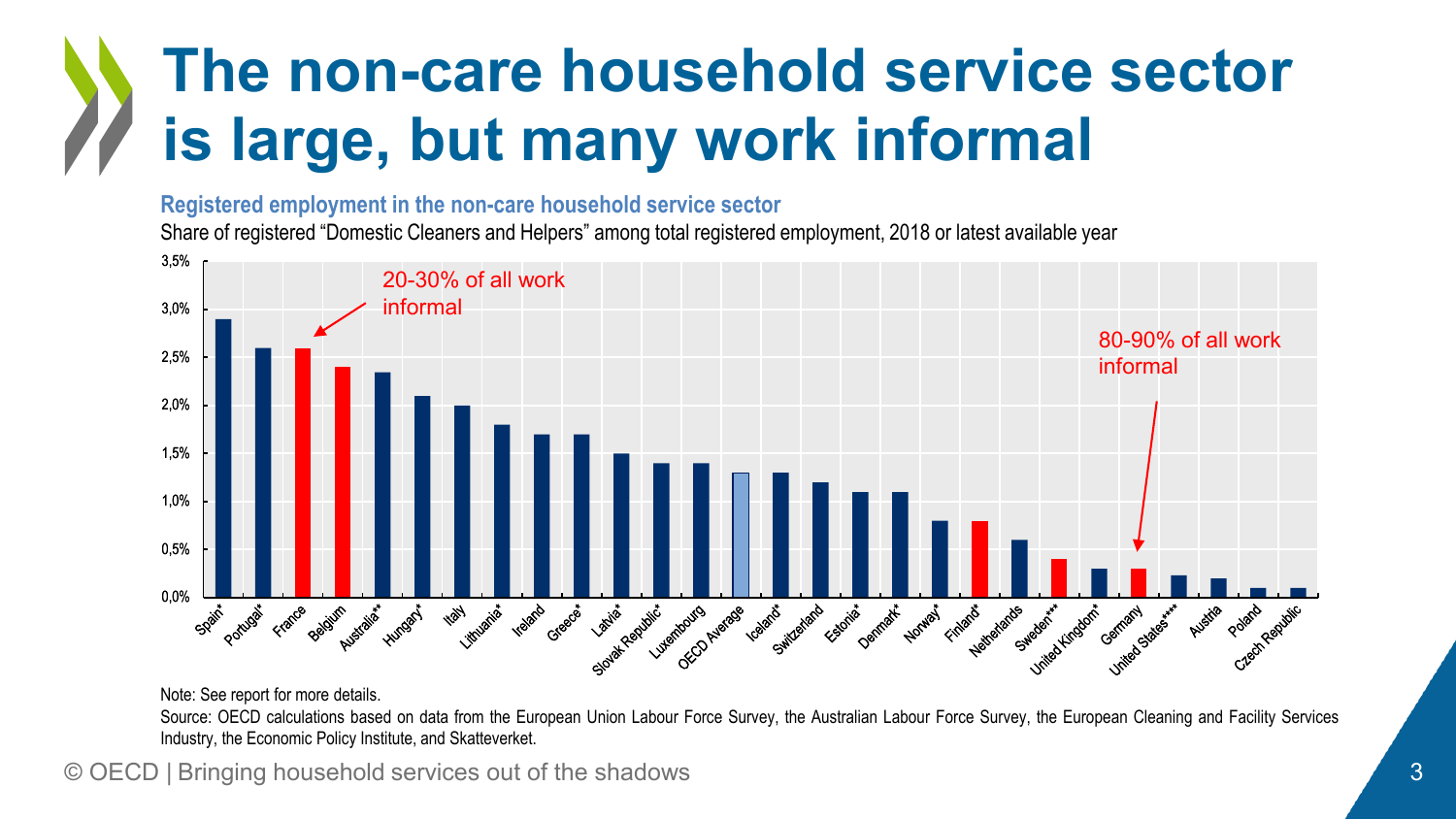## **Formalisation approaches differ across countries**



#### **Tax credits:**

- Reduce net service prices by granting a deduction on annual tax liability
- Can be made refundable and granted "at source"
- Used in Finland, France, Germany and Sweden



#### **Social vouchers:**

- Entitle recipients to specific services to improve their work life balance
- Can be sold to households or easily targeted to populations in need
- Used in Belgium and France



#### **Other measures:**

- Declarative systems that simplify direct employment (France & Germany)
- Exemption from employer contributions (France) or income taxation (Germany)
- VAT reductions (France)

© OECD | Bringing household services out of the shadows 4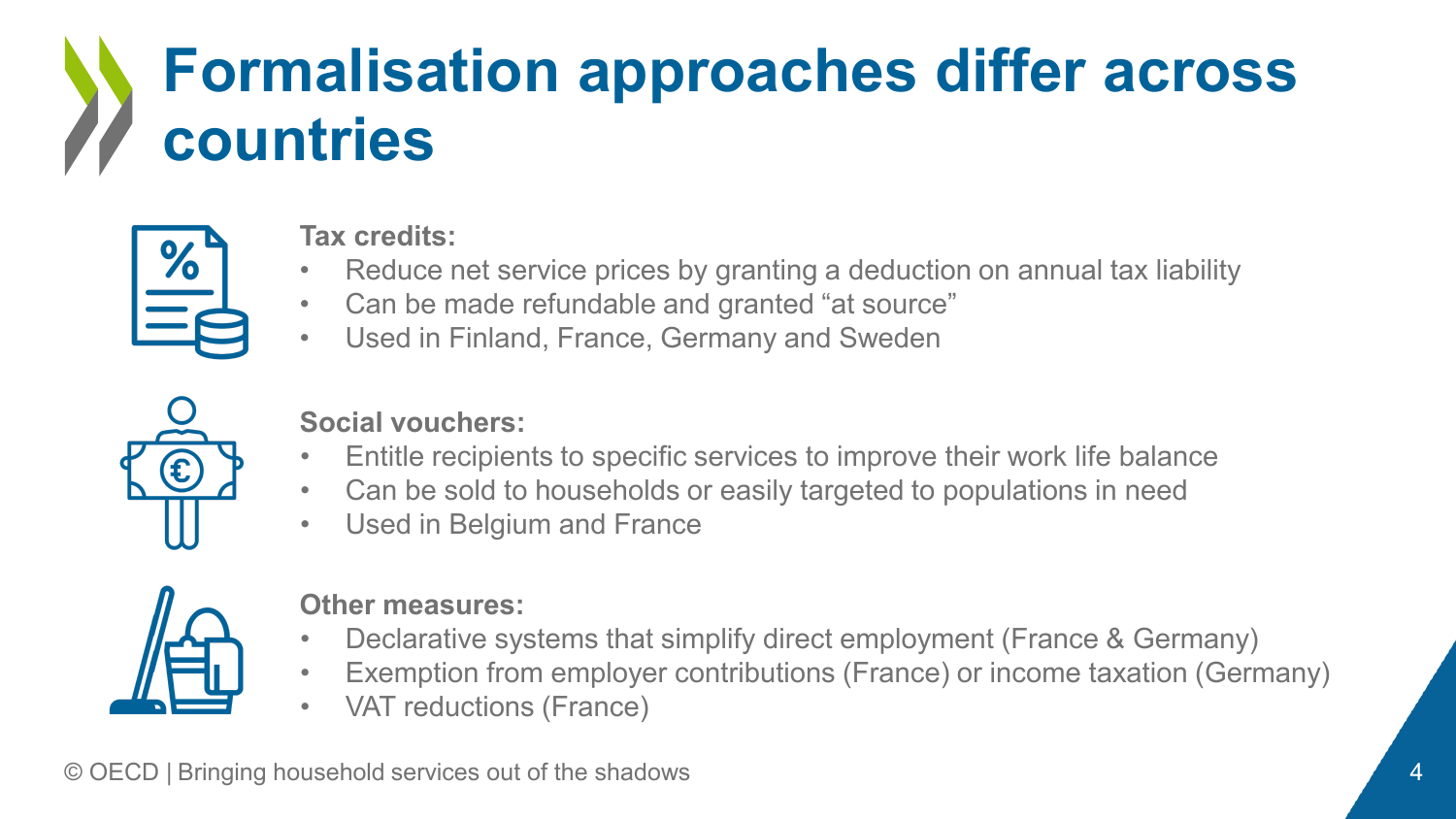### **The French Chèque Emploi Service Universel**

- CESU *déclaratif:*
	- Declaration system, handling most administrative tasks (e.g. payroll records and social security contributions)
	- Can automise the payment of wages, offering direct application of the French tax credit (CESU+)
- CESU *préfinancé*:
	- Work-life balance instrument paid for and distributed by employers (CESU *ressources humaines*) or a social benefit distributed by public authorities (CESU *social*)
	- Entitles to service work of a pre-defined value and can pay for work performed under CESU *déclaratif* employment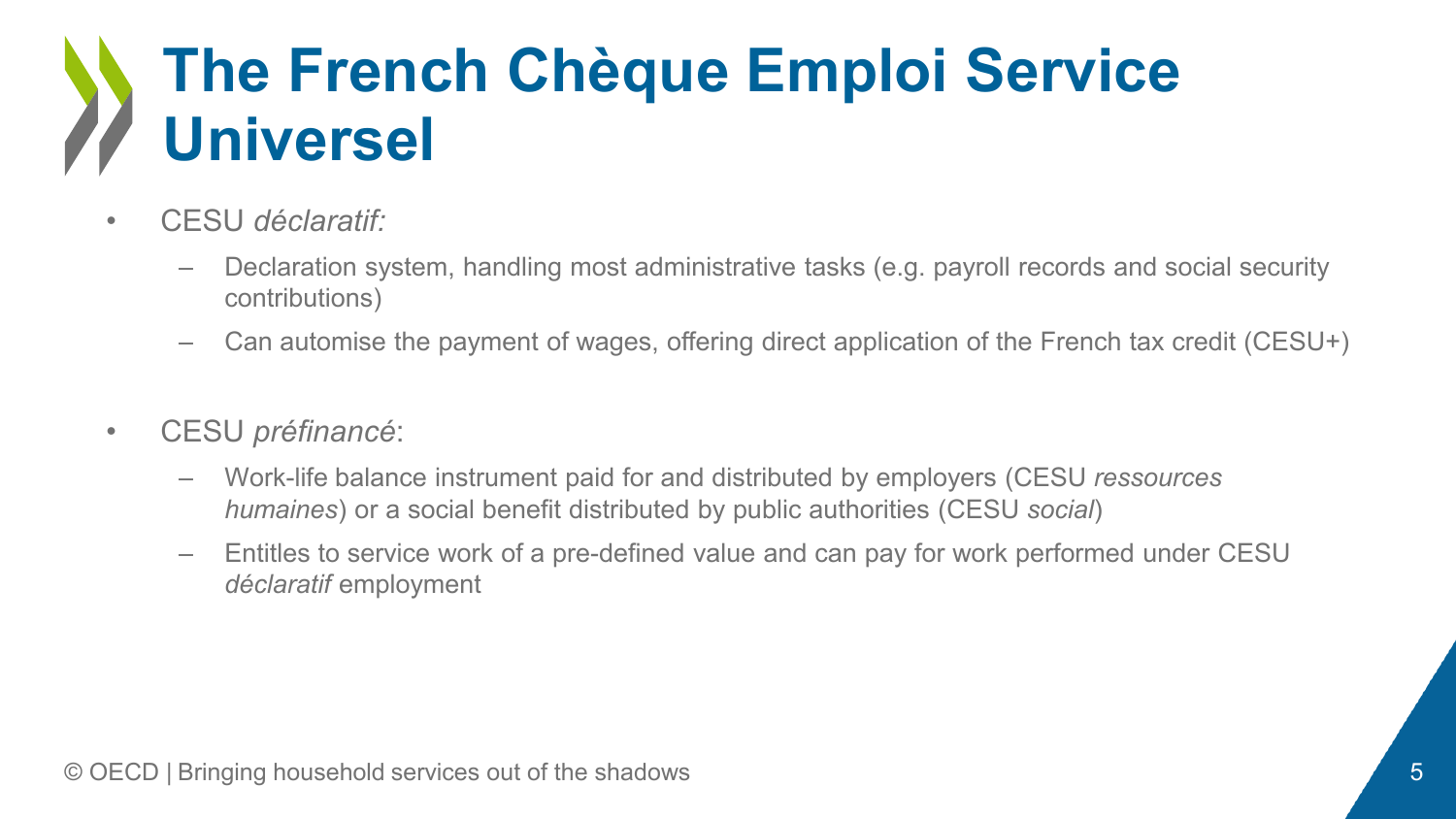## **Household service policies can improve working conditions for domestic workers**

- Differences in working conditions across work arrangements
	- Households as employers: Potentially unaware of their status as legal employer and service workers sometimes partially exempt from social security coverage
	- Intermediary service providers: Full social security coverage and collective bargaining as well as better health and safety provisions
- Design features of tax credits or social vouchers can influence working conditions
	- Sweden and Belgium limit systems to intermediary service providers, Finland grants higher tax credit for intermediary employment vis-à-vis direct employment
	- In France and Germany encouragement of direct domestic employment through declarative systems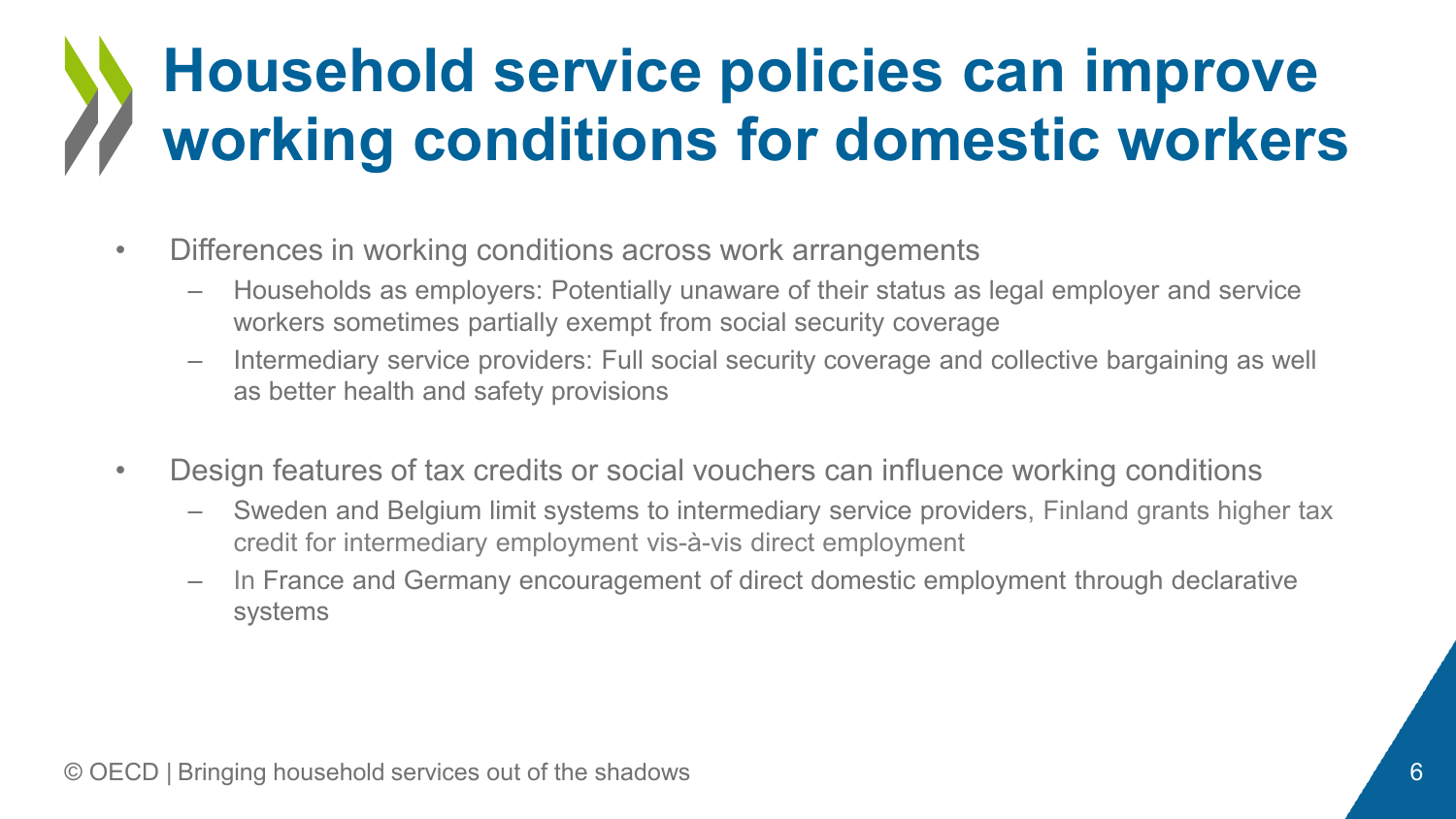### **Formalisation approaches have shown a number of positive effects**



#### **Clear reductions in informality:**

- Strongest in countries with generous fiscal support (e.g. France and Sweden)
- Less generous systems, like in Germany, generate no noticeable shifts to declared employment



**Considerable employment effects in and outside of the non-care sector:**

- Lower-skilled and unemployed face increased employment opportunities
- Higher-skilled women are able to increase their labour force participation



**High costs, but sizeable earn-back effects:**

- Reduced spending on unemployment benefits
- Increased public revenue through taxes and contributions

© OECD | Bringing household services out of the shadows 7